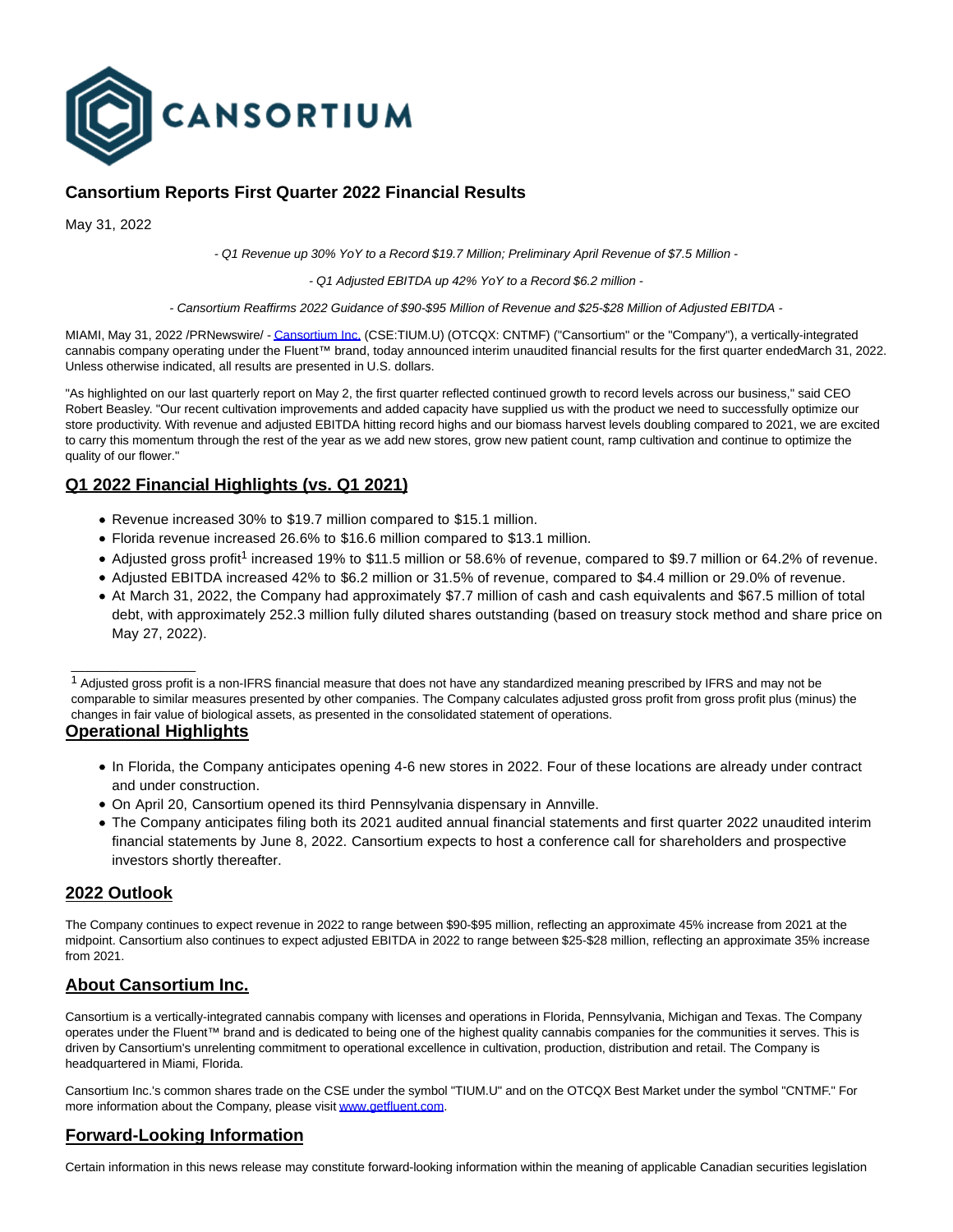and may also contain statements that may constitute "forward-looking statements" within the meaning of the safe harbor provisions of the United States Private Securities Litigation Reform Act of 1995. In some cases, but not necessarily in all cases, forward-looking information can be identified by the use of forward-looking terminology such as "plans", "targets", "expects" or "does not expect", "is expected", "an opportunity exists", "is positioned", "estimates", "intends", "assumes", "anticipates" or "does not anticipate" or "believes", or variations of such words and phrases or state that certain actions, events or results "may", "could", "would", "might", "will" or "will be taken", "occur" or "be achieved". In addition, any statements that refer to expectations, projections, or other characterizations of future events or circumstances contain forward-looking information. Statements containing forward-looking information are not historical facts but instead represent the Company's expectations, estimates, and projections regarding future events, plans or objectives, many of which, by their nature, are inherently uncertain and outside of the Company's control.

Forward-looking information is necessarily based on many opinions, assumptions, and estimates that, while considered reasonable by the Company as of the date of this news release, are subject to known and unknown risks, uncertainties, assumptions, and other factors that may cause the actual results, level of activity, performance or achievements to be materially different from those expressed or implied by such forward-looking information, including but not limited to the factors described in the public documents of the Company available a[t www.sedar.com.](http://www.sedar.com/) These factors are not intended to represent a complete list of the factors that could affect the Company; however, these factors should be considered carefully. There can be no assurance that such estimates and assumptions will prove to be correct. The forward-looking statements contained in this news release are made as of the date of this news release, and the Company expressly disclaims any obligation to update or alter statements containing any forward-looking information, or the factors or assumptions underlying them, whether as a result of new information, future events or otherwise, except as required by law.

For further information: [www.getfluent.com](https://c212.net/c/link/?t=0&l=en&o=3552255-1&h=2789288689&u=http%3A%2F%2Fwww.getfluent.com%2F&a=www.getfluent.com)

#### **Company Contact**

Robert Beasley, CEO (850) 972-8077 [investors.getfluent.com](https://c212.net/c/link/?t=0&l=en&o=3552255-1&h=3751662989&u=https%3A%2F%2Finvestors.getfluent.com%2F&a=investors.getfluent.com)

#### **Investor Relations Contact**

Sean Mansouri, CFA Elevate IR (720) 330-2829 [investors@cansortiuminc.com](mailto:investors@cansortiuminc.com)

#### **Cansortium Inc.**

**Statement of operations For the three months ended March 31, 2022 and 2021 (USD '000)**

| <b>OUD UDU</b>                                                                                              |    |                    |                   |                    |  |
|-------------------------------------------------------------------------------------------------------------|----|--------------------|-------------------|--------------------|--|
|                                                                                                             |    | Three months ended |                   |                    |  |
|                                                                                                             |    | March 31,<br>2022  | March 31,<br>2021 | Variance           |  |
| Revenue, net of discounts                                                                                   | \$ | 19,712<br>\$       | 15,116 \$         | 4,596              |  |
| Cost of goods sold                                                                                          |    | 8,166              | 5,407             | 2,759              |  |
| Adjusted gross profit (1)                                                                                   |    | 11,546             | 9,709             | 1,837              |  |
| Adjusted gross margin (1)                                                                                   |    | 58.6%              | 64.2%             | $-5.7%$            |  |
| Realized fair value of increments on inventory sold<br>Unrealized change in fair value of biological assets |    | (6, 824)<br>1,198  | (4,593)<br>6,879  | (2,231)<br>(5,681) |  |
| Gross profit                                                                                                |    | 5,920              | 11,995            | (6,075)            |  |
| Gross margin                                                                                                |    | 30.0%              | 79.4%             | $-49.3%$           |  |
| Expenses:                                                                                                   |    |                    |                   |                    |  |
| General and administrative                                                                                  |    | 2,841              | 3,289             | (448)              |  |
| Share-based compensation                                                                                    |    | 100                | 3,232             | (3, 132)           |  |
| Sales and marketing                                                                                         |    | 4,087              | 3,546             | 541                |  |
| Depreciation and amortization                                                                               |    | 1,664              | 1,530             | 134                |  |
| Total expenses                                                                                              |    | 8,692              | 11,597            | (2,905)            |  |
| Income (Loss) from operations                                                                               |    | (2,772)            | 398               | (3, 170)           |  |
| Discontinued operations                                                                                     |    | 2                  | (2)               | 4                  |  |
| Other expense (income):                                                                                     |    |                    |                   |                    |  |
| Finance costs, net                                                                                          |    | 3,657              | 3,130             | 527                |  |
| Change in fair market value of derivative                                                                   |    | 1,702              | (408)             | 2,110              |  |
| Loss on disposal of assets                                                                                  |    |                    | 48                | (48)               |  |
| Other expense                                                                                               |    | (2)                | (113)             | 111                |  |
| Total other (income) expense                                                                                |    | 5,357              | 2,657             | 2,700              |  |
| Income (Loss) before taxes                                                                                  |    | (8, 131)           | (2, 257)          | (5, 874)           |  |